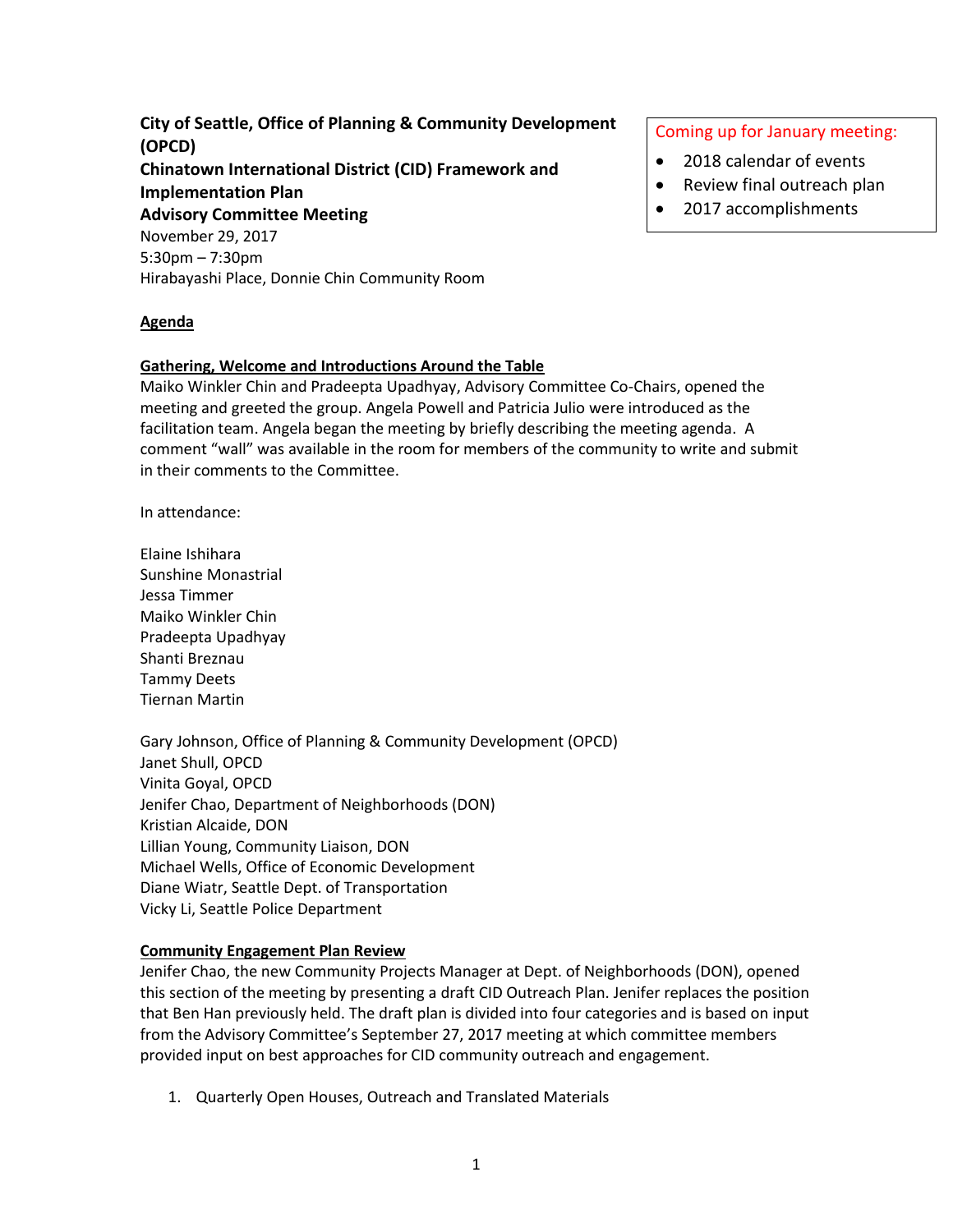- 2. Workgroup Support, Outreach and Translation
- 3. Ethnic Media Strategy
- 4. Coordination

Jenifer asked the committee to review the categories and provide feedback. Below is a list of the committee's input.

### **Category 1: Quarterly Open Houses, Outreach and Translated Materials**

## Framing

- Framing this planning and implementation work is important. Be sure to describe what the end result will look like and how it will get implemented. Good examples of framing, are Hack the CD and Black Dot in the Central District.
- We need 1 message that is consistent and clear. What will this plan achieve? Less is more.
- What is/are the deliverable(s) and the vision for this work? What is the end goal? I've attended AC meetings from the beginning and 2 workgroup meetings and I am still unclear on answering these questions. I understand that the purpose of these meetings is to give community members a say about their future.
- It is important to stress that we have a distinct set of community priorities as evidenced in the 5 workgroups. We want open-ended input into these priorities, but we already have a clear scope. As a committee, we need to determine how to address items outside of our defined scope.
- This work is complex and requires clear structure and process.
- Consider researching the community outreach models in the cities of San Francisco and San Diego to see what we can learn from them and implement here.

## Branding

- OPCD did some branding work last month. We need to develop a common theme for this planning and implementation work.
- It is better to have some kind of visual that can express this work's vision vs. a set of logos. The visual should not need to be translated in order for it to be understood. An image of a house is an example.

## Collecting community feedback

- Surveys. The community is swamped with surveys. Surveys are difficult to respond to in the CID. Consider InterIm's community dialogue events and open listening sessions that are more open-ended discussions vs. structured questions.
- Q: Will community liaisons (CLs) go through a detailed orientation (i.e. do's/dont's, introduction to neighborhood history and cultural elements) prior to the launch of the outreach plan? What is their role? Will they have a detailed orientation prior? A: Yes, we will have the same CLs during the entirety of this planning and implementation process. CLs are responsible for collecting community feedback in language. Our two CLs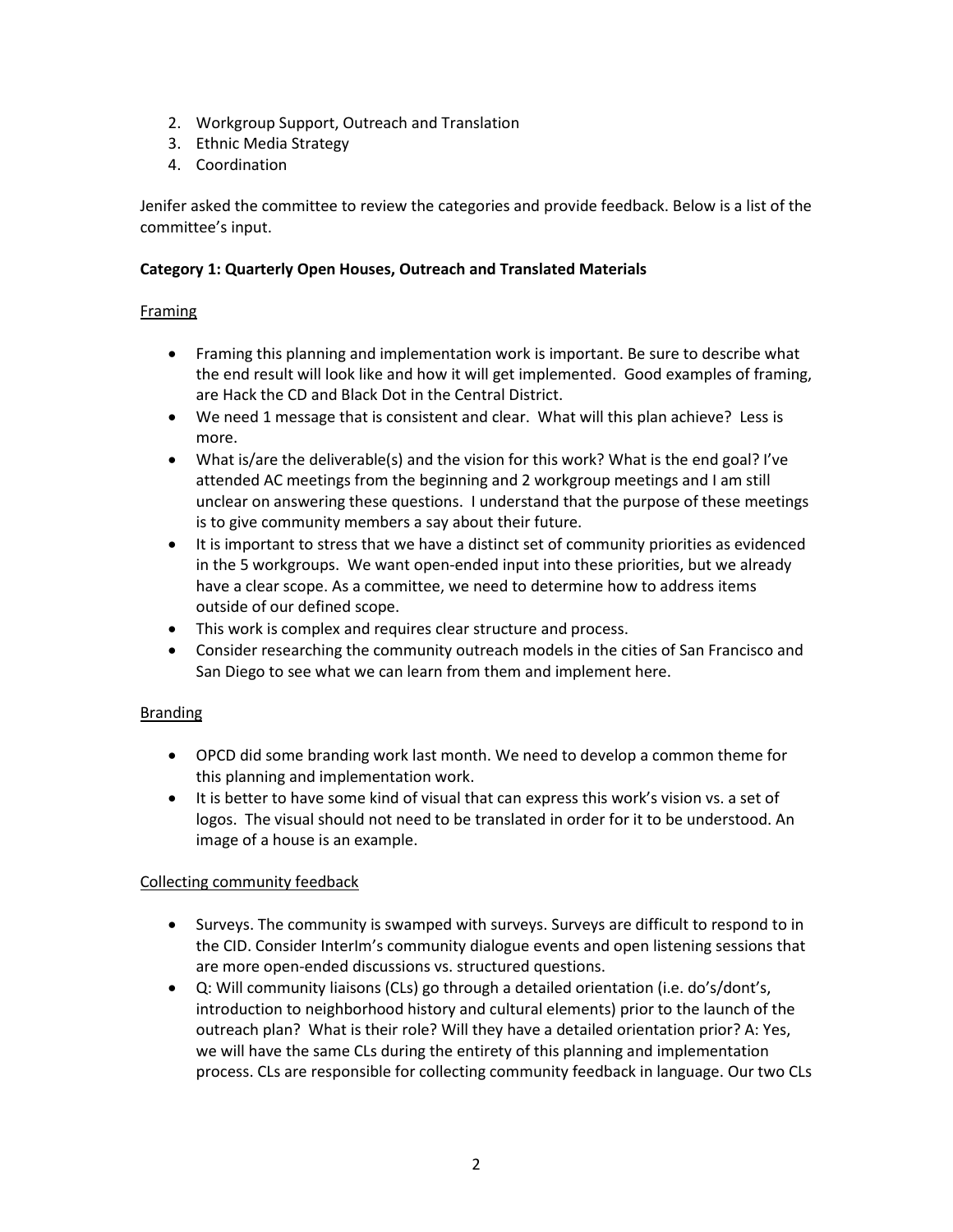are language certified in Mandarin, Cantonese and Vietnamese and both have worked or are currently working in the CID.

- OPCD will provide a 1-pager for CLs to review. CLs have requested a map of the projects, OPCD will provide.
- Regarding small business outreach, small business owners simply do not have time to attend open houses. Consider direct, one-on-one outreach. Conduct short, targeted outreach that is relevant to the interests of small business owners.
- Create a clear schedule of events that build upon each to obtain timely and appropriate community feedback. For example, organize the open houses and structure opportunities for feedback such that workgroups meeting in the interim seeking community input on specific topics or projects obtain feedback that is aligned with the workgroup's priorities at the open houses.
- Ensure that people are directed into the correct workgroup to give appropriate feedback.
- Distribute the event schedule far in advance so that people have enough time to plan to attend and mark the dates in their calendars.
- Consider targeted outreach and hold 1-1 interviews for special groups, such as developers.
- OPCD is planning 4 open houses, not 2, and will work on a budget for childcare and food.
- DON noted that there is a part-time DON office located at Hing Hay CoWorks from 9am-11am, every Tuesday and Thursday. Rebecca Frestedt of DON staffs this office.

### **Category 2: Workgroup Support, Outreach and Translation**

### Resource allocation

- We need to identify what resources we have and figure out how to best use them.
- The 5 workgroups are different from each other and each will have unique outreach needs. We need to tailor the outreach plan for each of the workgroups, however, creating an outreach plan for each workgroup (i.e. 5 outreach plans) will not be sustainable.
- Q: How many hours of community liaison (CL) time do we have? Can their time be used at workgroups? A: A bulk of the CL time will be spent on outreach for the quarterly open houses. We have not yet determined how many CL hours can be allocated to workgroups. We need to define this and see if we can combine hours with the open houses, if possible.
- *Regarding the timeframe for translation at Dept. of Neighborhoods: people need to request a month in advance of a meeting or event.* A 'rush' request can be considered, so long as CLs are available. If not, there are local translators that can do projects within a couple days' notice.

## Youth outreach

• *Regarding youth outreach, the committee recommended that workgroups identify projects that impact youth. These workgroups will then be responsible for noting that youth need to be engaged in feedback.*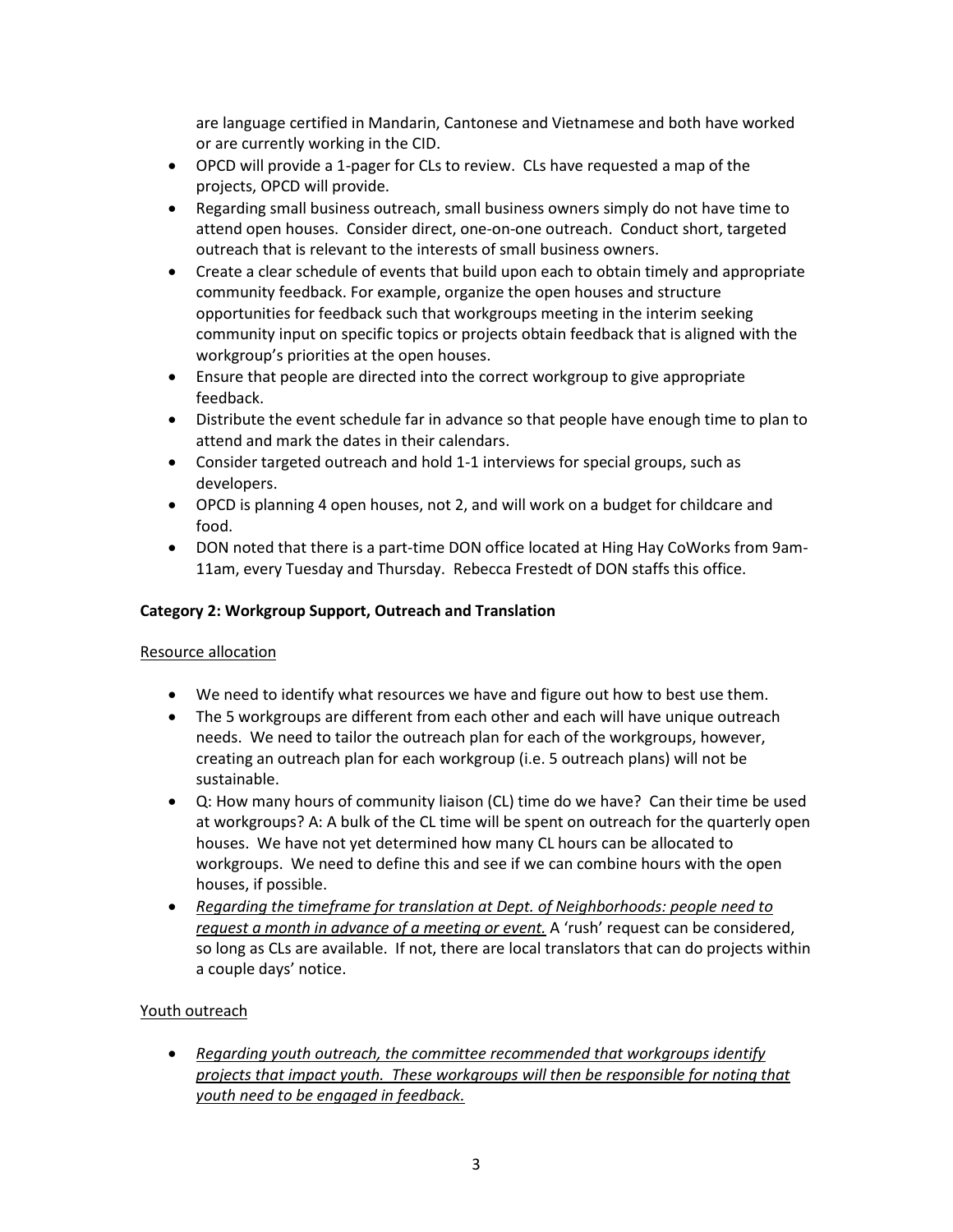- We need to get clear on what support can be provided to conduct youth outreach, if needed. How will youth be trained and more importantly, who determines 'youth?' It was suggested that the committee ask for Marlon Herrera's and Sonny Nguyen's thinking on this issue.
- Q: What exactly is the 'glossary of terms' noted in the September 27<sup>th</sup> Advisory Committee meeting? A: The city needs to use simple language vs. industry terms. Don't use jargon.

### ISRD & Design Review Workgroup

- There is an immediate need to inform community members in Little Saigon about City Council's vote to fold the area into the existing boundary and expand the current ISRD lines to include Little Saigon.
- This vote has already passed and ISRD has a responsibility to Little Saigon to inform them of the changes as soon as possible.
- We will invite community liaison, Tammy Dang, to attend the ISRD workgroup meetings to provide Vietnamese interpretation of the City Council vote.

### **Category 3: Ethnic Media Strategy**

- We can use ethnic media to frame and announce this planning and implementation effort.
- Consider changing this category to 'Communications Strategy' as this involves not only print and TV, but also other venues such as social media. All venues should reinforce each other.
- Each venue or touch to the community should be vetted by the community liaisons first.
- Regarding property owners, most don't live in the CID / city of Seattle. Some run multiple businesses. Be overly informative so that property owners don't miss out.
- Q: Need clarification on "up to 2 interviews." A: Interviews involve time paid to go over what we want communicated (key messages), writing a script, and preparing people for the interview.
- Current budget includes up to 2 interviews and translation for each. Press releases are included in the budget, need to determine how many are covered.
- OPCD should pay for articles. Translation expenses are already considered in the budget. Need to get specific on what will get translated.
- Consider writing an article and conducting an interview in both the NW Asian Weekly and the International Examiner. The city should pay for running ads for the quarterly open house announcements.
- Advisory Committee co-chairs and OPCD should meet with NW Asian Weekly & the International Examiner to plan / write articles and interviews.

### Suggested list of newspapers:

- NW Asian Weekly / Chinese Post (these are the same newspaper)
- North American Post
- International Examiner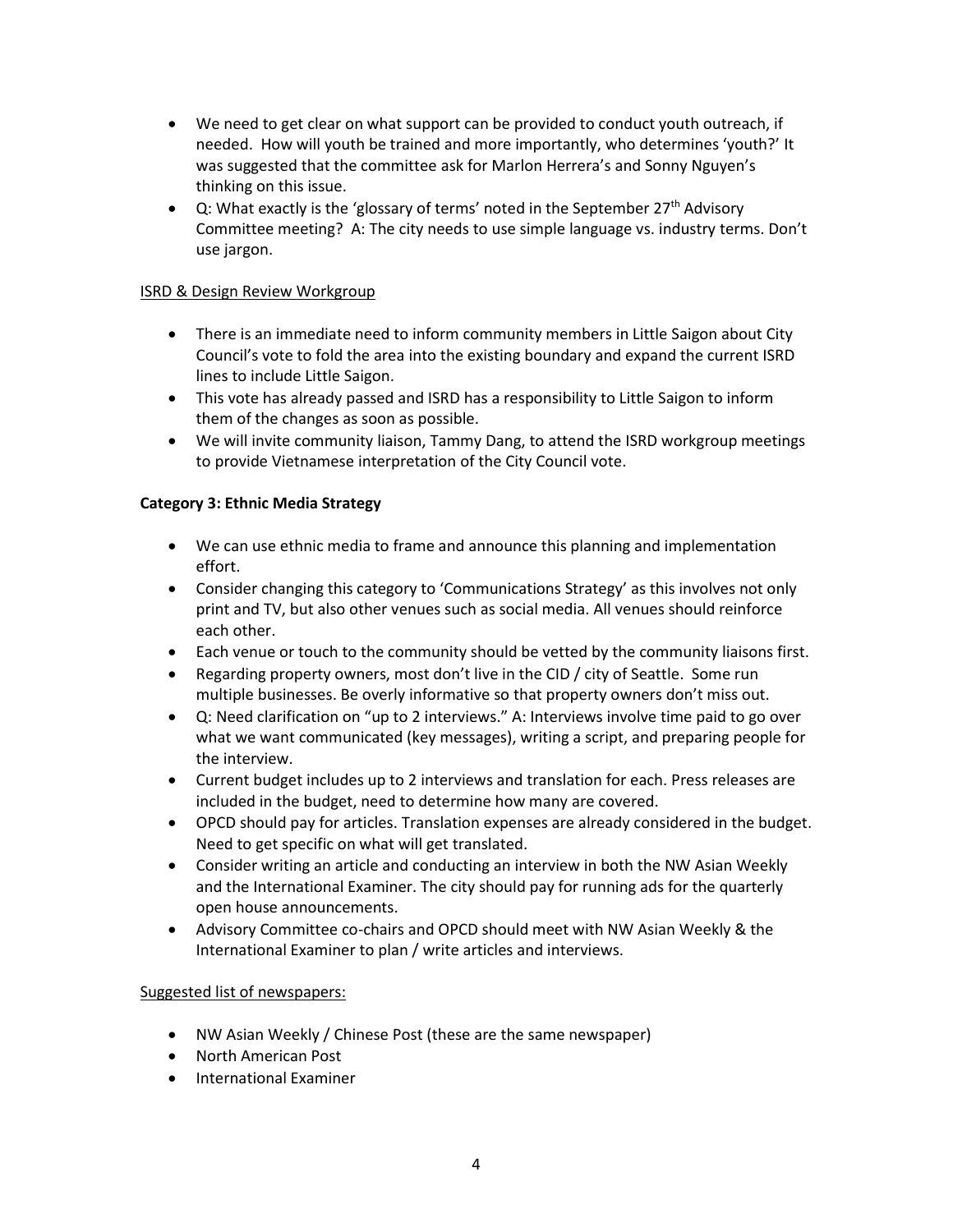• There is 1 major Vietnamese paper, but there are 4 in total. Contact Julie Pham or our community liaison Tammy Dang for a recommendation.

# **Category 4: Coordination**

- The city needs to coordinate efforts with outside partners, such as King County Metro or Sound Transit. This is OPCD's responsibility.
- Consider leveraging the quarterly open houses with other city neighborhood processes or initiatives, i.e. public safety. Overlapping events should have information on both this process and those outside the CID implementation & planning process to distribute.
- Add an item 'e)' to this category that reads: "DON will bring information about other CID processes to quarterly open houses as well as grant funding available, i.e. Neighborhood Matching Fund, Parks & Streets, Only in Seattle, etc."
- *Regarding the role of each Advisory Committee member to conduct outreach, it was agreed that each member would is responsible for informing their networks and groups about the quarterly open houses.*

## **Workgroup & City Staff Updates**

Angela led this section of the meeting by asking committee members to do a poster project on the workgroups. The goal of the activity is to gain greater understanding of where workgroups are at currently and what they might need from the Advisory Committee in the future.

- 1. Key message: What your workgroup worked on so far (in bullet points)
- 2. What's next on your agenda  $-1$  main topic
- 3. What help or support you'd like from the Advisory Committee (in bullet points)

## **Workgroup: Charles Street Campus Poster**

Participants: Elaine, Gary

- **Key message:** Charles Street 101 reviewed scope of work for the consultant who will be contracted in early 2018. Visited the site a few weeks ago.
- **Next on the agenda:** meet with consultant in January. Review the plan, timeline, determine the number of workgroup meetings needed, and outreach strategies.
- **Need from Advisory Committee:** none at this time

## **Workgroup: Capital Project Coordination Poster**

Participants: Maiko, Sunshine

- **Key message:** reviewed list of projects, discussed Lunar New Year construction
- **Next on the agenda:** review project list to include Denny sub-station, race & social justice process, Center City Connector at 8<sup>th</sup> Ave, Sound Transit tunneling and implications
- **Need from Advisory Committee:** how do we keep conversations and communications about the projects going after this workgroup ends?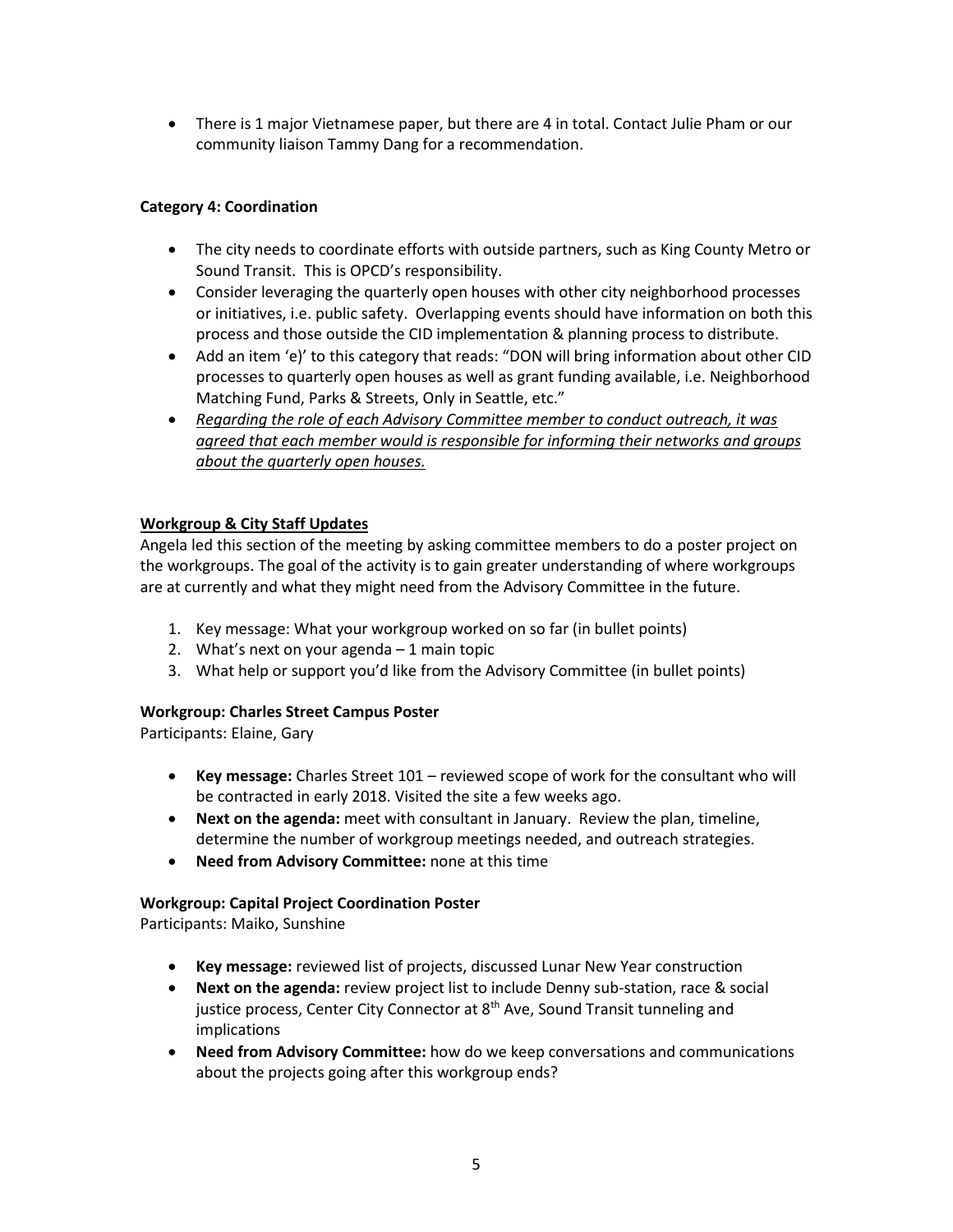### **Workgroup: Public Realm Poster**

Participants: Janet, Tiernan

- **Key message:** Overview of workgroup's workplan
	- o Parks Dept. presentation on Little Saigon park site and future development.
	- o SDOT presentation on recent survey of street usage (i.e. street furniture, seniors and mobility projects.
	- o Overview on major transit improvements
- **Next on the agenda:** December 7 meeting on Little Saigon park planning
- **Need from Advisory Committee:** Help with outreach about park planning and ways to inform the community.

### **Workgroup: Community Development & Stabilization Poster**

Participants: Pradeepta, Michael

- **Key message:** Community reviewed resolutions and discussed how to move the ideas forward on – commercial affordability, housing stability, un-reinforced masonry (URM) construction, and the Landmark project.
- **Next on the agenda:** Deep dives in all these topics
	- o Shanti and Michael will walk through commercial affordability report with a progress update
	- o OPCD will report on updates on: URM, RIO, retail regulations
- **Need from Advisory Committee:** feedback on potential recommendations

### **Workgroup: ISRD & Design Review Poster**

Participants: Shanti, Jessa & Tiernan

This workgroup requests professional facilitation for its meetings.

The workgroup update closed with the following discussion:

- Maiko and Gary introduced an overarching issue that is occurring in the workgroups. A community member has proposed that the workgroups include work on changing the current name of the neighborhood, Chinatown-International District into this planning and implementation work. *Committee members agreed that this name change is outside of the scope of work for this process* and recommended that members re-iterate this at their workgroup meetings.
- Certain workgroups feel like they want to add to the current scope of work. It is important to be mindful of adhering to the current scope. This is a time-limited process and unfortunately we cannot add more. Angela noted that we will track additional issues so that they don't get lost. The committee needs to figure out what to do about these broader issues, where they get recorded and possible sources of funding for them.
- Starting January, we will implement a regular meeting structure, which includes time for discussion focused on one, major strategic issue. We will be tracking these issues as they